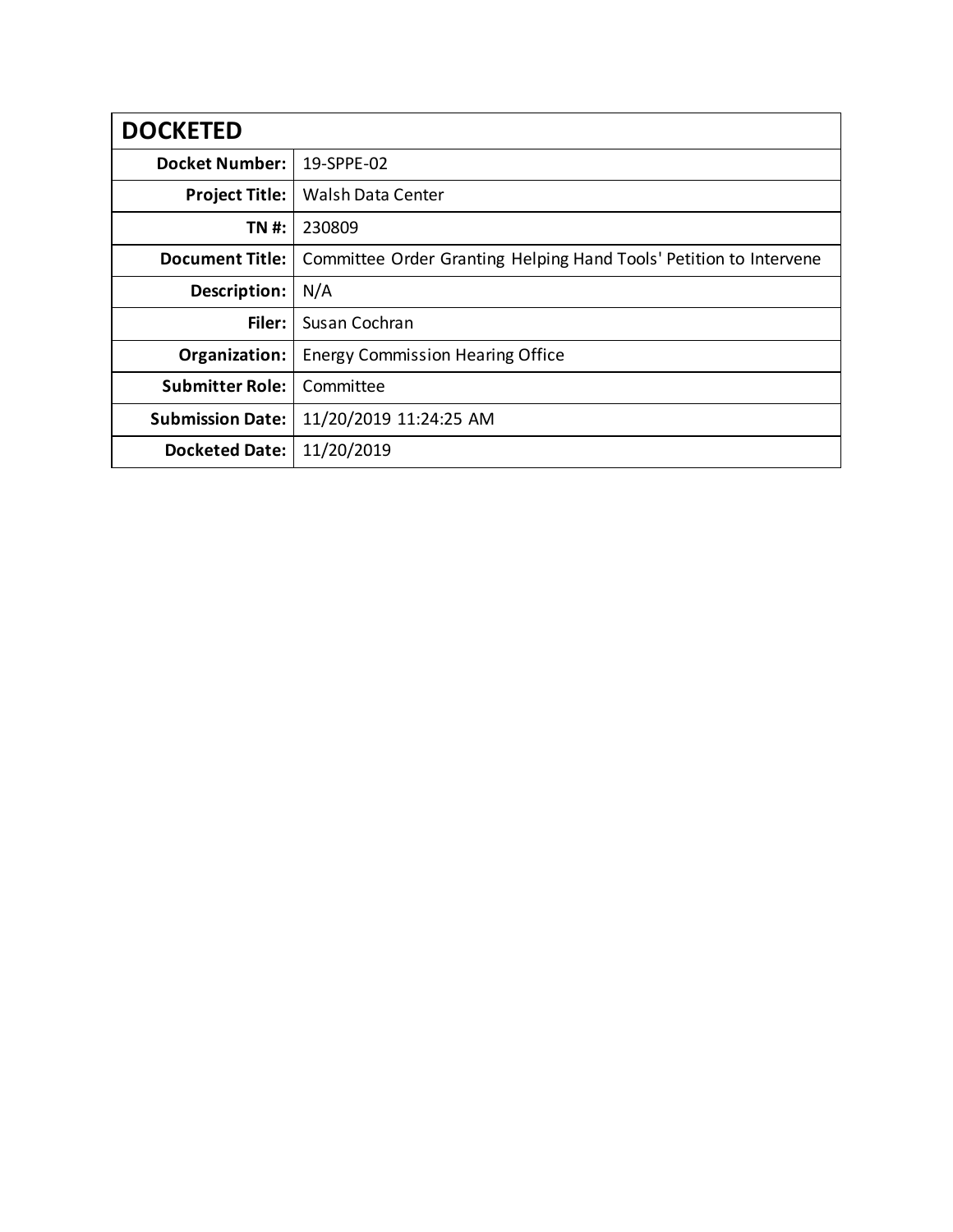

 **State of California State Energy Resources Conservation and Development Commission 1516 Ninth Street, Sacramento, CA 95814 1-800-822-6228 – www.energy.ca.gov**

**APPLICATION FOR SMALL POWER PLANT EXEMPTION FOR THE:**

*WALSH BACKUP GENERATING FACILITY*

**Docket No. 19-SPPE-02**

# **COMMITTEE ORDER GRANTING HELPING HAND TOOLS' PETITION TO INTERVENE**

Upon consideration of the Petition to Intervene (Petition) filed by Helping Hand Tools (Petitioner)<sup>[1](#page-1-0)</sup> in the Application for a Small Power Plant Exemption (SPPE) for the Walsh Backup Generating Facility (Project), the Energy Commission (CEC) committee designated to conduct proceedings (Committee)<sup>[2](#page-1-1)</sup> in this matter makes the following findings:

- 1. On September 10, 2019, Petitioner filed the Petition in the above-captioned proceeding.
- 2. The Petition contains the information required by the CEC's requlations<sup>3</sup> except for an e-mail address. The Hearing Officer sought and received from Petitioner the missing information.[4](#page-1-3)
- 3. After the filing of the Petition, and based on the e-mail exchange with the Hearing Officer, the Petitioner provided the following updated contact information:

**Helping Hand Tools c/o Evan Wynns, Attorney at Law 124 Brewster Street San Francisco, CA 94110 Telephone: (415) 518-1232 Email: [evanwynns@gmail.com](mailto:evanwynns@gmail.com)**

<span id="page-1-0"></span> <sup>1</sup> TN 229707.

<span id="page-1-1"></span><sup>&</sup>lt;sup>2</sup> The CEC appointed a committee consisting of Karen Douglas, Commissioner and Presiding Member, and Patty Monahan, Commissioner and Associate Member (the Committee), on July 16, 2019 (TN 228984).

<span id="page-1-2"></span><sup>3</sup> Cal. Code Regs., tit. 20, § 1211.7, subd. (a).

<span id="page-1-3"></span><sup>4</sup> TN 230527.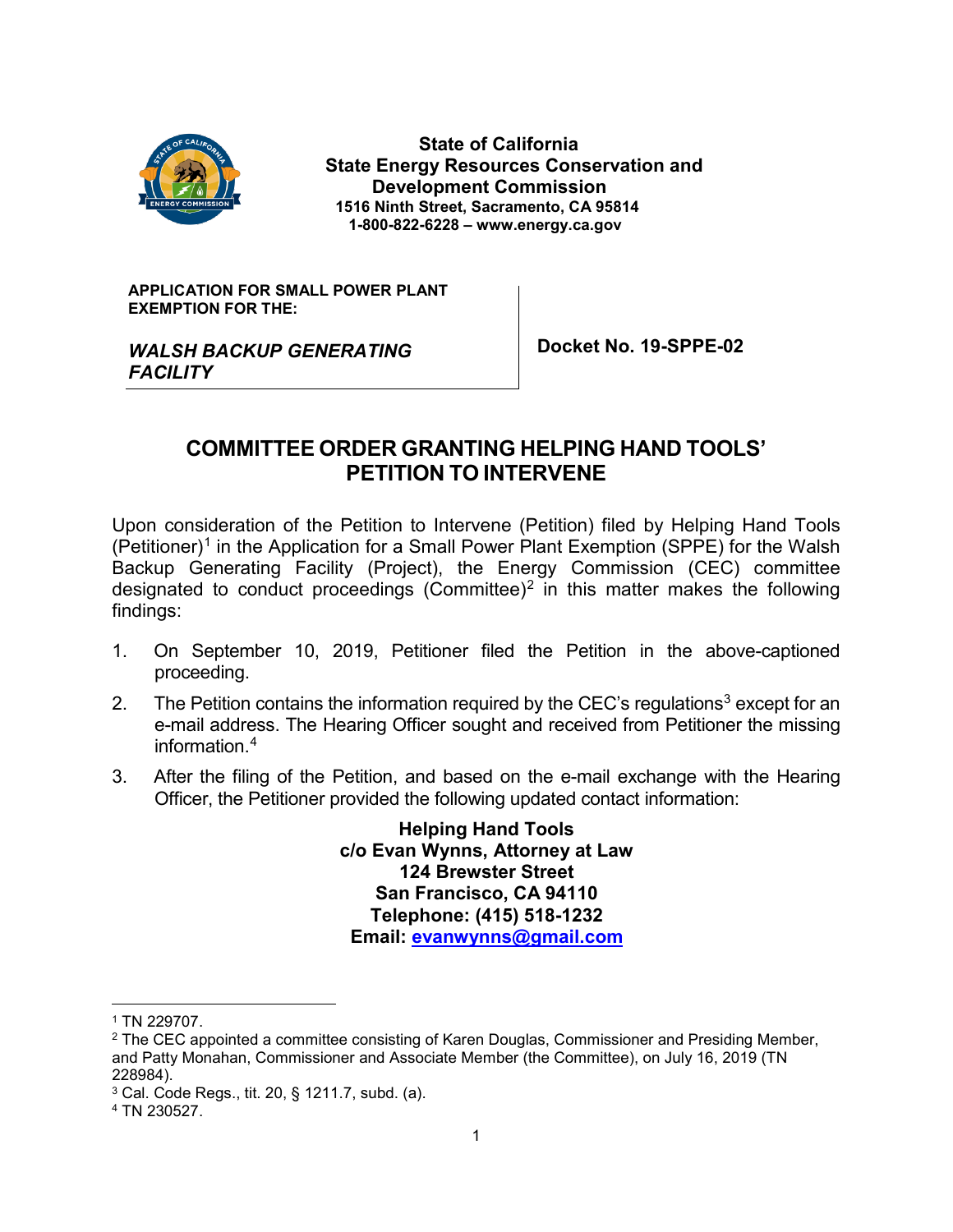- 4. No opposition to the Petition has been filed, and the deadline for such opposition was September 25, 2019.
- 5. Petitioner's interests are relevant to the above-captioned proceeding.
- 6. Petitioner has demonstrated a bona fide interest in the Project and has demonstrated possession of information or expertise that may help the Committee in preparing a proposed decision.
- 7. Intervention is granted at the Committee's discretion to the degree that it finds intervention reasonable and relevant. The Presiding Member or Committee may impose conditions on all intervenors' participation in the hearings in order to promote the orderly conduct of the proceeding.

**THEREFORE**, the Committee **ORDERS** that the Petition be **GRANTED** and that Petitioner be placed upon the Proof of Service List as an intervenor. Petitioner may exercise the rights and shall fulfill the obligations of a party as set forth in all orders issued in this matter and California Code of Regulations, title 20, section 1212. Deadlines and other matters shall not be extended or changed by the granting of this Petition.<sup>[5](#page-2-0)</sup>

The Committee further **ORDERS** that the Petitioner's participation is limited to the direct, indirect, and cumulative impacts of the following topic areas as requested by Petitioner: **ALTERNATIVES, AIR QUALITY, PUBLIC HEALTH, BIOLOGICAL RESOURCES,** and **RELIABILITY**. Petitioner's intervention is subject to further modification at the discretion of the Presiding Member or the Committee. These limitations of Petitioner's participation as an intervenor do not affect Petitioner's ability to make public comments on other topics in the proceeding.

The CEC welcomes and values intervenor participation in its energy facility siting process. The Public Advisor's webpage describing intervening in power plant siting cases can be found at:

[https://ww2.energy.ca.gov/public\\_advisor/intervening\\_siting\\_cases.html.](https://ww2.energy.ca.gov/public_advisor/intervening_siting_cases.html)

Portions of the CEC's regulations relating to power plant siting cases can be found at:

[https://www.energy.ca.gov/programs-and-topics/topics/power-plants/title-20-power](https://www.energy.ca.gov/programs-and-topics/topics/power-plants/title-20-power-plant-siting-certification)[plant-siting-certification.](https://www.energy.ca.gov/programs-and-topics/topics/power-plants/title-20-power-plant-siting-certification)

As an intervenor, Petitioner is required to file and serve documents on other parties and to follow the CEC's procedures and orders regarding presenting witnesses and evidence. Petitioner is further required to review the "General Orders Regarding Motions, Electronic Filing, Service of Documents, and Other Matters,  $6$  the rules regarding filings,  $7$  the rules of evidence that apply at the Evidentiary Hearings, $8$  and the rules prohibiting off-the-

<span id="page-2-0"></span> <sup>5</sup> Cal. Code Regs., tit. 20, § 1211.7, subd. (d).

<span id="page-2-1"></span><sup>6</sup> TN 229159.

<span id="page-2-2"></span><sup>7</sup> Cal. Code Regs., tit. 20, §§ 1208 – 1208.1, 1211.5.

<span id="page-2-3"></span><sup>8</sup> Cal. Code Regs., tit. 20, § 1212.